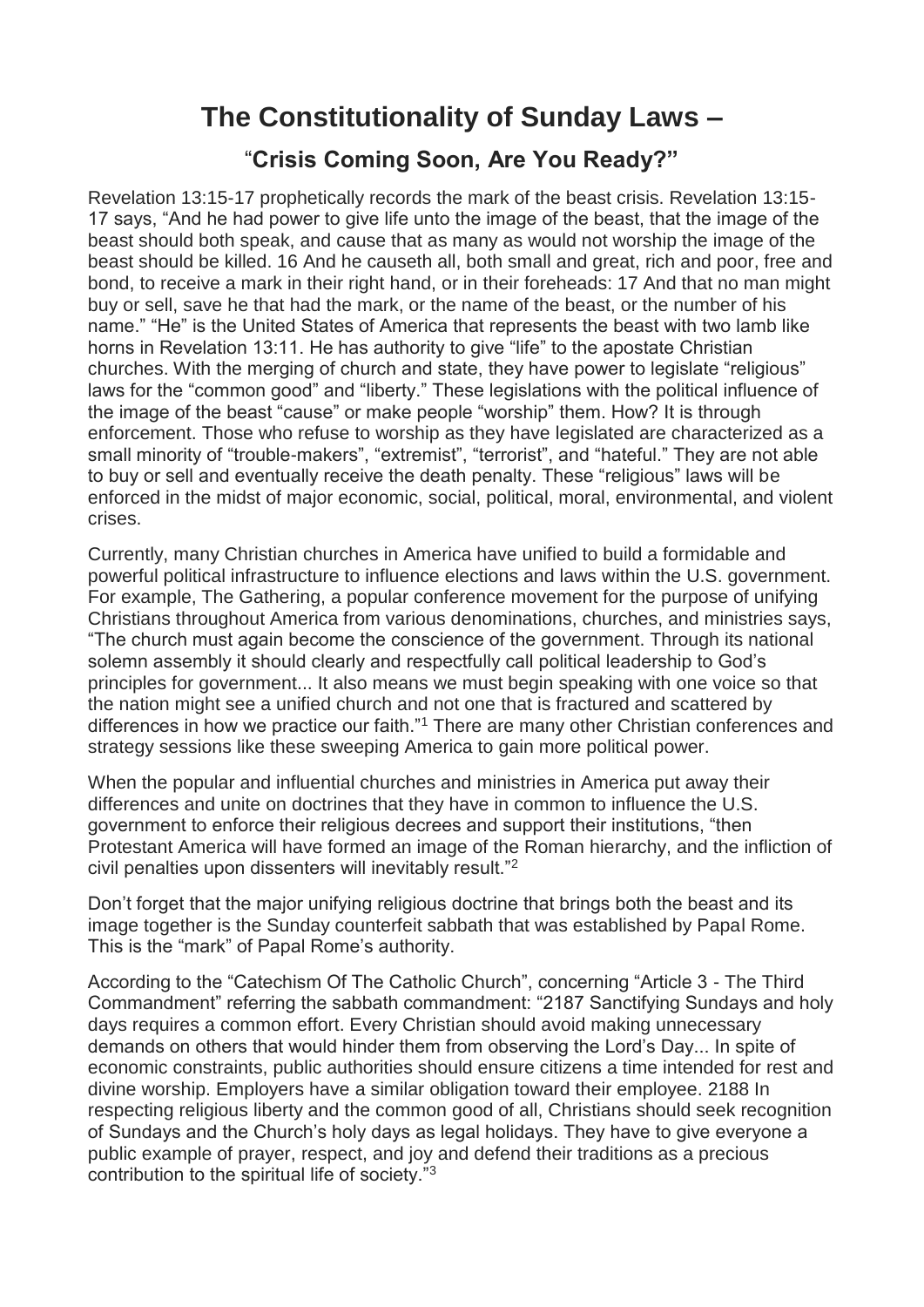"Sanctifying Sundays and holy days requires a common effort" is a call for governments to legislate Sunday "sabbath" laws for "religious liberty and the common good of all." "Public authorities should ensure a time off intended for rest and divine worship." These public authorities include the legislators or judges who make and interpret the law and law enforcement who enforce the law. For Sundays to be recognized as "legal holidays" also requires the government to legislate a religious doctrine. Papal Rome believes that a Sunday holy day legislation will not only benefit Christians but all people including non-Christians. It will be a time to "defend their tradition" and contribute to the "spiritual life of society." The legalization and enforcement of Sunday "sabbaths" is the goal of Papal Rome.

Ellen White who also wrote much on this topic says, "The dignitaries of church and state will unite to bribe, persuade, or compel all classes to honor the Sunday. The lack of divine authority will be supplied by oppressive enactments. Political corruption is destroying love of justice and regard for truth; and even in free America, rulers and legislators, in order to secure public favor, will yield to the popular demand for a law enforcing Sunday observance. Liberty of conscience, which has cost so great a sacrifice, will no longer be respected."<sup>4</sup>

The legalization and the enforcement of Sunday "sabbaths" is the mark of the beast crisis in which both the beast, Papal Rome, and the image of the beast, apostate Christian churches, will push for in America and around the world.

America is not new to Sunday laws. In the past they have been enacted and enforced in various states to restrict secular and business activities or sales to promote the Sunday as a religious day of worship and rest. These Sunday laws where mainly known as "blue laws" and were legislated and enforced at the state level. Those who violated the "blue laws" by working or selling on Sundays were punished with fines or imprisoned. In the 1880's many Seventh day Baptist and Seventh-day Adventist were punished as violators of the Sunday laws because they typically worked on Sundays.

In 1888 there was a push at the federal level to expand the blue laws nationally in every state. It was believed that Sunday laws should be legislated and enforced by the U.S. federal government and not individuals states. With the support of labor unions and churches U.S. Senator Henry Blair introduced Senate Bill No. 2983, "The National Sunday-Rest Bill" to congress, May 21, 1888. The purpose of the bill was clearly stated at the introduction of the bill, "Bill to secure to the people the enjoyment of the first day of the week, commonly known as the Lord's day, as a day of rest, and to promote its observance as a day of religious worship."

The proposed National Sunday-Rest law that was vehemently pushed to become the law of the land with the support of many churches, labor unions, organizations, and voters stated, "that no person or corporation, or the agent, servant, or employee of any person or corporation, shall perform or authorize to be performed, any secular work, labor, or business, to the disturbance of others, works of necessity, mercy, and humanity excepted; nor shall any person engage in any play, game, or amusement, or recreation, to the disturbance of others, on the first day of the week, commonly known as the Lord's day, or during any part thereof, in any territory, district, vessel, or place, subject to the exclusive jurisdiction of the United States." This bill also prohibited U.S. mail deliveries, commerce between states, military drills and parades, payment for "any manner for service rendered" with a few exceptions due to accidents, natural disasters, or the preservation of perishable goods.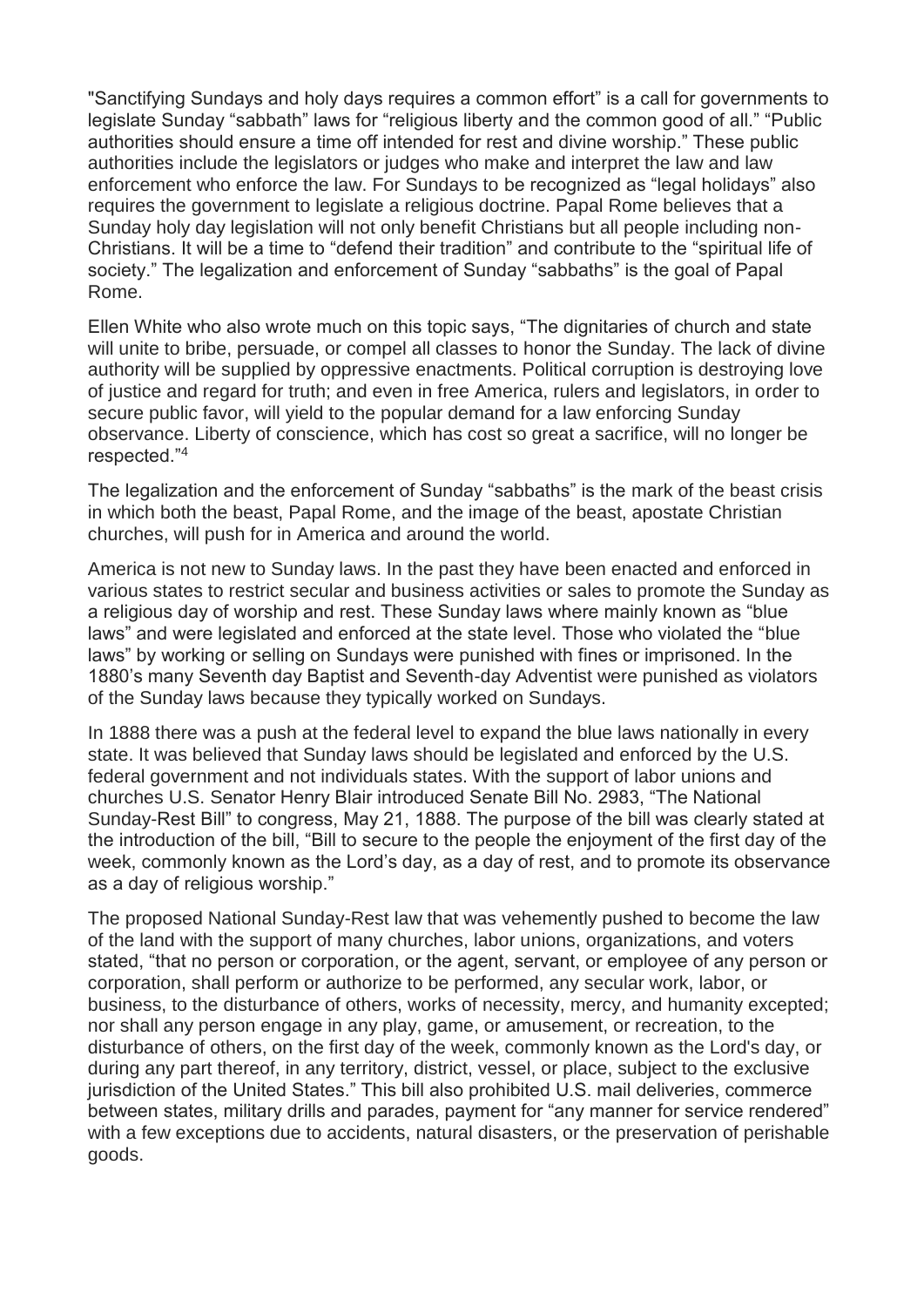Alonzo T. Jones, who represented the Seventh-day Adventist church on December 13, 1888, was able to present his arguments of opposition to the National Sunday-Rest law before the United States Committee on Education and Labor and Senator Henry Blair. The Holy Spirit used Jones in a powerful way before the committee. In the end the National Sunday-Rest bill of 1888 did not past. Since then many of the individual states continued to enforce their version of a Sunday law, but overtime in the mid 1900's to our modern times, many of the state blue laws were repealed or have not been strictly enforced.

Today, we are very close to mark of the beast crisis as the Bible predicts. God's people must be aware that the push for Sunday observance at the federal level and the blue laws at the state level in the past has set a firm foundation of the enforcement of national and international Sunday laws in the near future. They imperceptibly help create in the consciousness of all people in our society that Sunday was common a day of rest regardless of religious belief. Even though many of the blue laws were repealed over the years several businesses and services continue to stay closed on Sundays or have limited hours. The majority of Americans today don't work on Sundays. Many also attend worship service on Sunday. Regardless of the overwhelming Biblical evidence that the seventh-day is the Sabbath of the Lord, Sunday rest and worship has been deeply entrenched in our society.

Sadly, many nominal Seventh-day Adventists today are waiting for the National Sunday Law to pass first before they make a full surrender to the three angels messages and God's everlasting covenant. They have a "wait and see" mentality. They believe that they can participate in worldly amusements, watch Hollywood movies, be fans of the NBA and NFL, play video games, be a subscribers to Netflix and Dish Network, listen to itching ear sermons on Sabbath and be ready for the mark of the beast crisis. They believe that they can continue to partake in the things of the world and when they see the National Sunday Law then they will take serious the call to "Come out of Babylon." But the reality is that if they have known and rejected the first and second angel's message, when the time for the proclamation of the third angel's message comes, they will be left in "total darkness."(see Early Writings pp 258-261) They will feel no conviction from the Holy Spirit. God's Spirit will be withdrawn from them and will be poured out upon those who have faithfully received the message in order to give the Loud Cry as the final warning to the world who did not know these truths. Those who knew and rejected the message will join the popular easy side and become persecutors of the faithful.

The decision to put off the preparation for last days events till the National Sunday Law is very delusional and confused thinking. Many believe that the Sunday law legislation will be a long drawn out process that will give them time to get ready for the mark of the beast crisis. Here is the reality that all of God's remnant need to think about. Remember, the final movements of the end of the world will be very rapid. The Sunday laws that will soon sweep over this nation and world do not have to be called the "National Sunday Law." They will be attached to solutions to "climate change" or "religious liberty." They can be wrapped in weekly holiday legislation or national prayer observance to promote unity in the midst of a great crisis.

The legislation of Sunday laws in this country does not have to be a long and drawn out process. Matter of fact, a Sunday bill may not go through the U.S. Congress at all. It is very possible that Sunday laws may be enacted by the stroke of a pen through presidential executive orders. For many years Satan has been working stealthily as a snake to set up his false Sunday sabbath. Did you know that the Supreme Court has already set a legal precedence that Sunday-rest laws are not a violation of the establishment of religion clause of the first amendment of the U.S. Constitution? This was established in four land mark Sunday-law U.S. Supreme Court decisions in 1961 lead by Chief Justice Earl Warren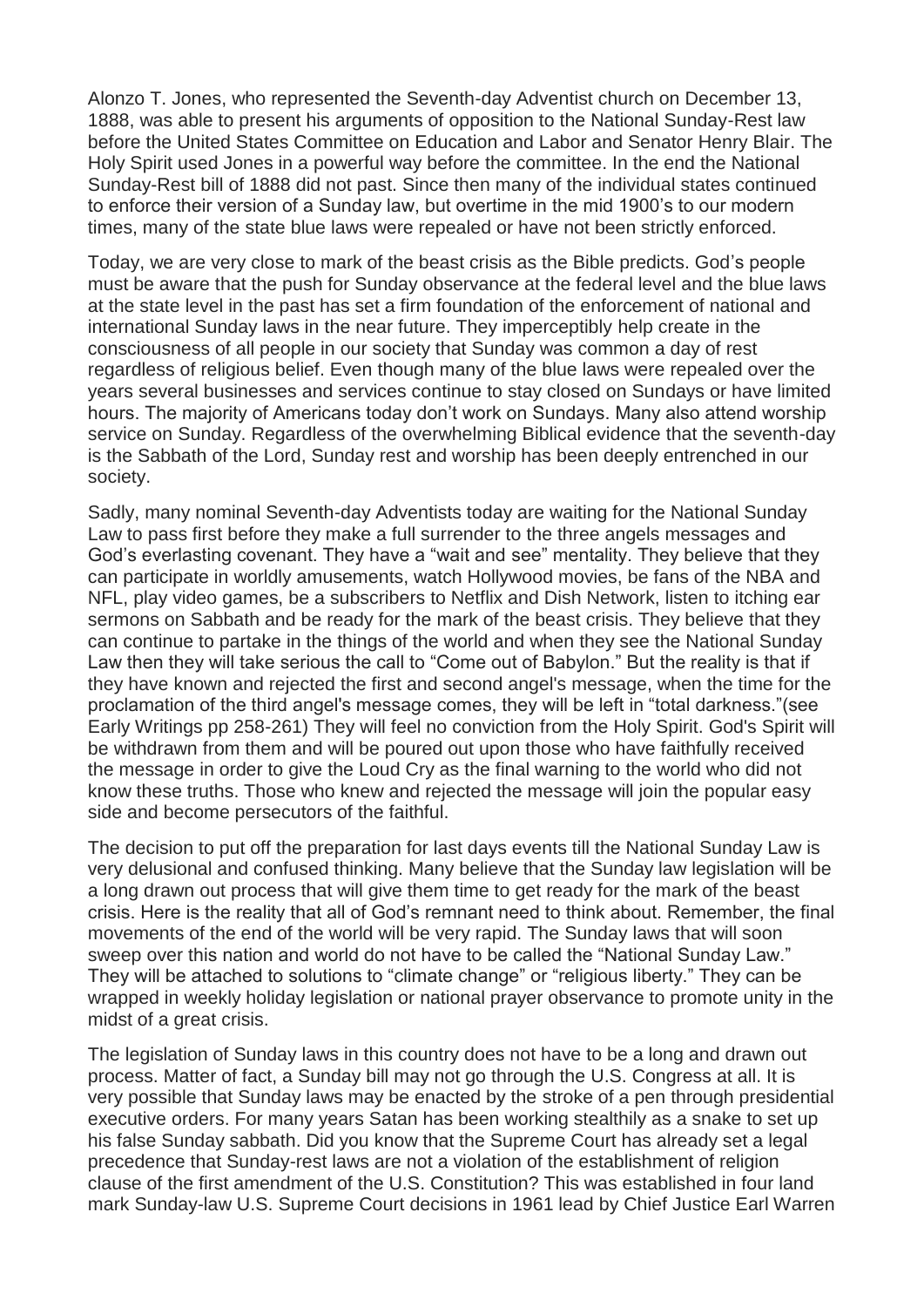who has a history of being a high ranking and active Freemason.<sup>5</sup> Warren declared that "the State seeks to set one day apart from all others as a day of rest, repose, recreation and tranquility--a day which all members of the family and community have the opportunity to spend and enjoy together, a day on which there exists relative quiet and disassociation from the everyday intensity of commercial activities, a day on which people may visit friends and relative who are not available during working days."<sup>6</sup>

According to www.congress.gov, "The *Constitution of the United States of America: Analysis and Interpretation* (popularly known as the Constitution Annotated) contains legal analysis and interpretation of the United States Constitution, based primarily on Supreme Court case law." The annotation to the first amendment concerning the U.S. Supreme Courts' decision on "Sunday Closing Laws" states that "The Supreme Court rejected an Establishment Clause challenge to Sunday Closing Laws in *McGowan v. Maryland*. The Court acknowledged that historically the laws had a religious motivation and were designed to effectuate concepts of Christian theology. However, '[i]n light of the evolution of our Sunday Closing Laws through the centuries, and of their more or less recent emphasis upon secular considerations, it is not difficult to discern that as presently written and administered, most of them, at least, are of a secular rather than of a religious character, and that presently they bear no relationship to establishment of religion. . . .' '[T]he fact that this [prescribed day of rest] is Sunday, a day of particular significance for the dominant Christian sects, does not bar the State from achieving its secular goals.' <sup>77</sup> The Supreme Court landmark decisions views Sundays as a natural common day of rest for the benefit of society as a whole that protects workers, families and guarantees the free exercise of religion. They assert that leaving it up to individuals to choose their own day of rest will be confusing and not benefit society as a whole. The annotation of the first amendment of the Sunday Closing laws concludes that "the choice of Sunday as the day of rest, while originally religious, now reflected simple legislative inertia or recognition that Sunday was a traditional day for the choice. Valid secular reasons existed for not simply requiring one day of rest and leaving to each individual to choose the day, reasons of ease of enforcement and of assuring a common day in the community for rest and leisure. More recently, a state statute mandating that employers honor the Sabbath day of the employee's choice was held invalid as having the primary effect of promoting religion by weighing the employee's Sabbath choice over all other interests."<sup>8</sup>

Remember, the sole purpose of the Supreme Court is to be the "supreme" legal interpreters of the U.S. Constitution. Their court decisions sets the legal precedence or standard throughout the United States that every court in the land must uphold. The Supreme Court welds a lot of legal power. Once the Supreme Court makes a determination if something is constitutional or not, the U.S. Congress nor the president of the United States can overturn it. The only ones who have the power to overturn decisions made by the Supreme Court is the Supreme Court itself. It is extremely rare for the Supreme Court to overturn decisions. In 1973 the landmark decision in the case of Roe v. Wade sadly made abortion legal throughout the United States. After that decision no state can ban the evil practice of abortion. The only ones that can overturn Roe v. Wade is the Supreme Court. Once legal precedence is set by the Supreme Court, justices are very reluctant to overturn decisions even if they disagree. On June 26, 2015, U.S. Supreme Court decided that all state bans on same sex marriage was unconstitutional in the case Obergefell v. Hodges. This court decision legalized same-sex marriage in all fifty states.

The reality is that Sunday-rest laws have already been deemed constitutional by the U.S. Supreme Court. Sunday laws are technically legal in all fifty states. The only thing it needs is someone like the U.S. president through an executive order to activate and enforce it. This scenario is not far fetched. We are living in a time that this can happen at any